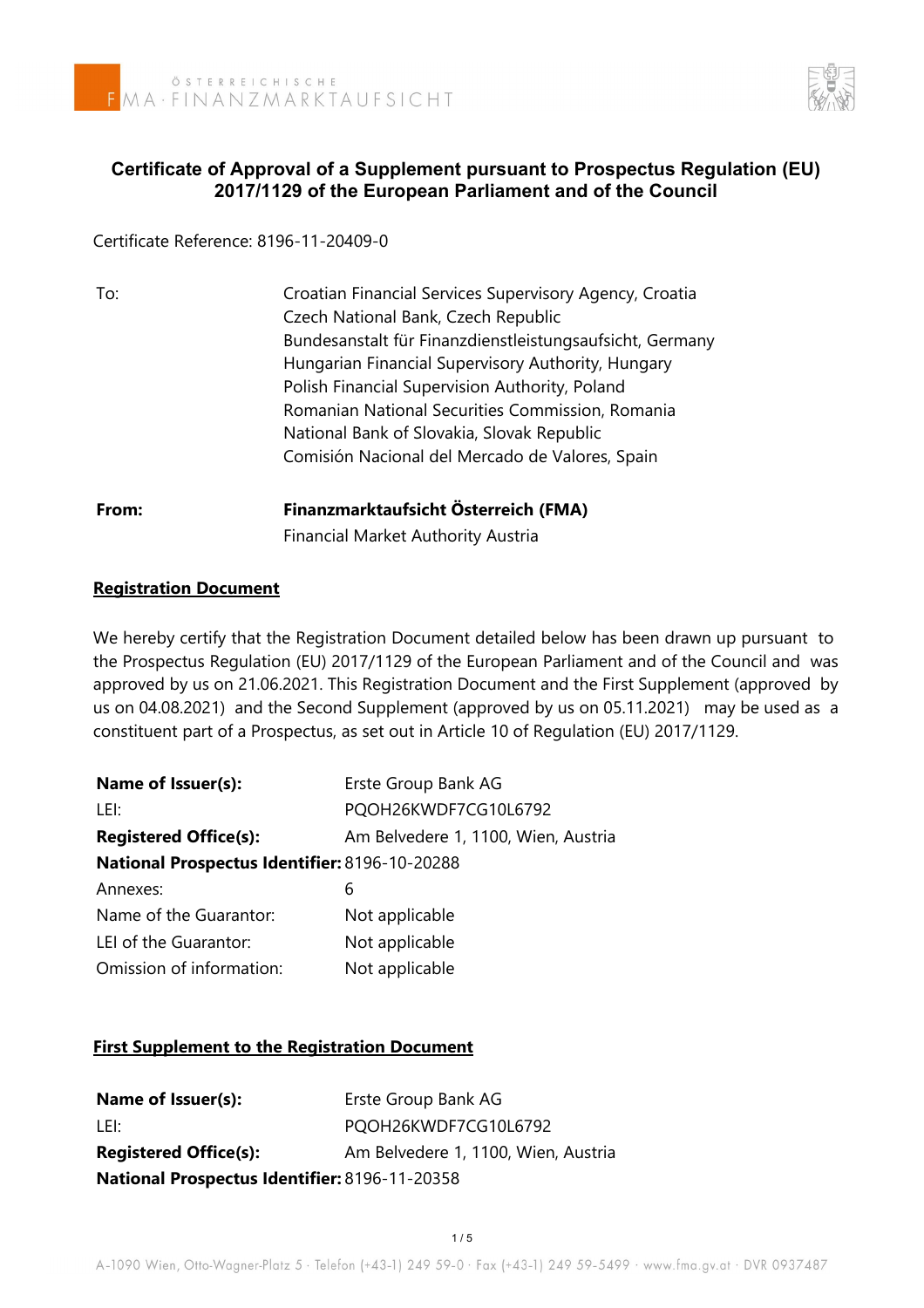



#### **Second Supplement to the Registration Document**

| Name of Issuer(s):                            | Erste Group Bank AG                 |
|-----------------------------------------------|-------------------------------------|
| LEI:                                          | PQOH26KWDF7CG10L6792                |
| <b>Registered Office(s):</b>                  | Am Belvedere 1, 1100, Wien, Austria |
| National Prospectus Identifier: 8196-11-20409 |                                     |

#### **Securities Note regarding the Capital Guaranteed Structured Notes Programme**

We hereby certify that the Securities Note detailed below has been drawn up pursuant to Prospectus Regulation (EU) 2017/1129 of the European Parliament and of the Council and was approved by us on 25.06.2021. *This Securities Note was notified according to Article 25 para 1 Prospectus Regulation (EU) 2017/1129 to: CZ, DE, ES, HR, HU, PL, RO, SK*

| Name of Issuer(s):                            | Erste Group Bank AG                           |  |
|-----------------------------------------------|-----------------------------------------------|--|
| LEI:                                          | PQOH26KWDF7CG10L6792                          |  |
| <b>Registered Office(s):</b>                  | Am Belvedere 1, 1100, Wien, Austria           |  |
| <b>Type of Securities:</b>                    | Capital Guaranteed Structured Notes Programme |  |
| National Prospectus Identifier: 8196-03-20311 |                                               |  |
| <b>Annexes:</b>                               | 14, 15, 17, 22, 28                            |  |
| Name of the Guarantor:                        | Not applicable                                |  |
| LEI of the Guarantor:                         | Not applicable                                |  |
| Omission of information:                      | Not applicable                                |  |

#### **Securities Note regarding the Warrants Programme**

We hereby certify that the Securities Note detailed below has been drawn up pursuant to Prospectus Regulation (EU) 2017/1129 of the European Parliament and of the Council and was approved by us on 09.07.2021. *This Securities Note was notified according to Article 25 para 1 Prospectus Regulation (EU) 2017/1129 to: CZ, DE, HU, RO* 

| Name of Issuer(s):                            | Erste Group Bank AG                 |
|-----------------------------------------------|-------------------------------------|
| LEI:                                          | PQOH26KWDF7CG10L6792                |
| <b>Registered Office(s):</b>                  | Am Belvedere 1, 1100, Wien, Austria |
| <b>Type of Securities:</b>                    | Warrants Programme                  |
| National Prospectus Identifier: 8196-03-20324 |                                     |
| <b>Annexes:</b>                               | 14, 17, 22, 28                      |
| Name of the Guarantor:                        | Not applicable                      |
| LEI of the Guarantor:                         | Not applicable                      |
| Omission of information:                      | Not applicable                      |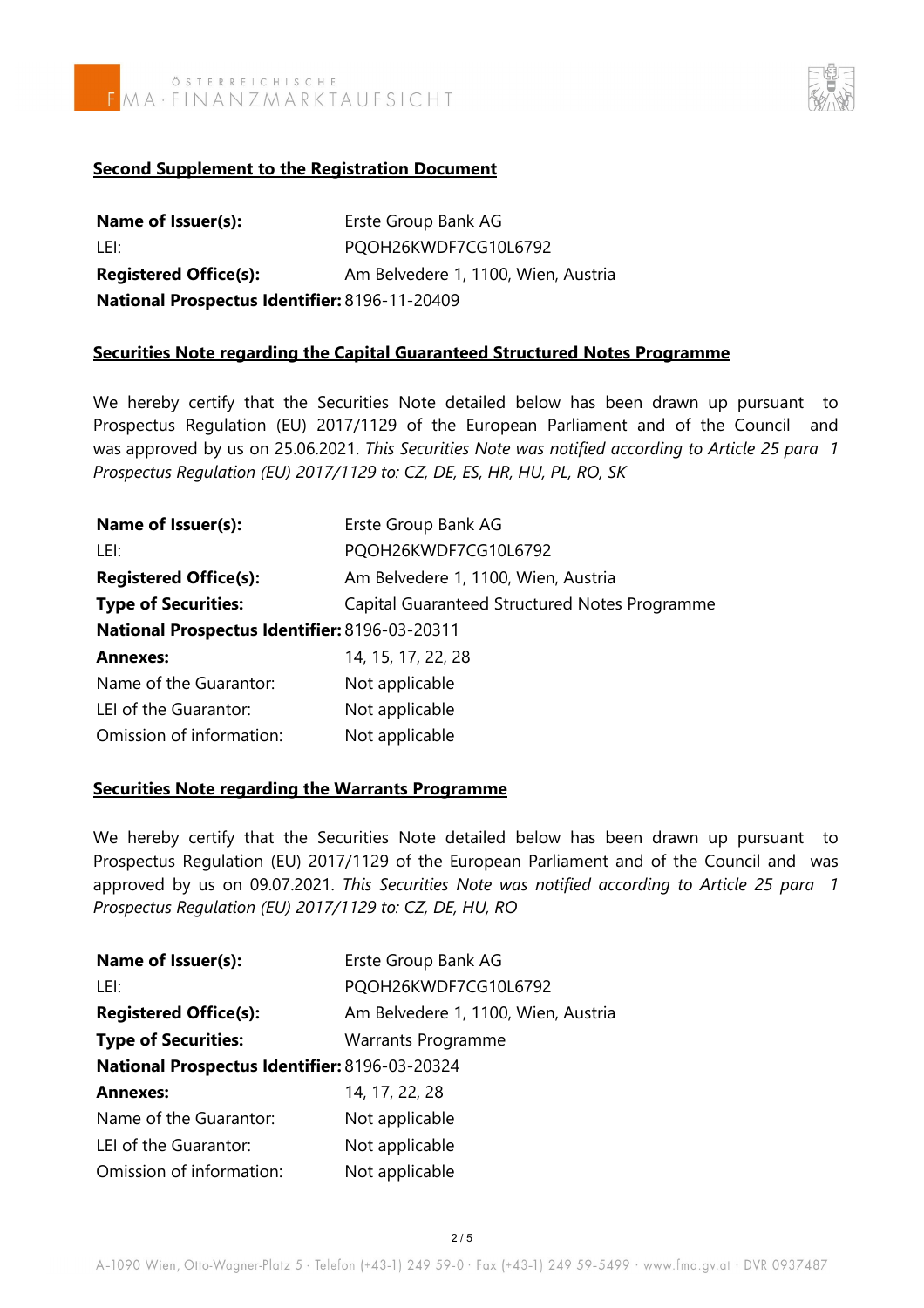



#### **Securities Note regarding the Certificates Programme**

We hereby certify that the Securities Note detailed below has been drawn up pursuant to Prospectus Regulation (EU) 2017/1129 of the European Parliament and of the Council and was approved by us on 27.10.2021. *This Securities Note was notified according to Article 25 para 1 Prospectus Regulation (EU) 2017/1129 to: CZ, DE, HU, RO* 

| Name of Issuer(s):                            | Erste Group Bank AG                 |
|-----------------------------------------------|-------------------------------------|
| LEI:                                          | PQOH26KWDF7CG10L6792                |
| <b>Registered Office(s):</b>                  | Am Belvedere 1, 1100, Wien, Austria |
| <b>Type of Securities:</b>                    | Certificates Programme              |
| National Prospectus Identifier: 8196-03-20378 |                                     |
| <b>Annexes:</b>                               | 14, 17, 22, 28                      |
| Name of the Guarantor:                        | Not applicable                      |
| LEI of the Guarantor:                         | Not applicable                      |
|                                               | Not applicable                      |

Omission of information:

## **Details of the Base Prospectus regarding the Capital Guaranteed Structured Notes Programme:**

We hereby certify that the Registration Document approved by us on 21.06.2021, the First Supplement (approved by us on 04.08.2021) and the Second Supplement (approved by us on 05.11.2021) together with the Securities Note regarding the Capital Guaranteed Structured Notes Programme approved by us on 25.06.2021 forms a Prospectus consisting of separate documents pursuant to Article 10 of Prospectus Regulation (EU) 2017/1129 of the European Parliament and of the Council.

| Name of Issuer(s):                            | Erste Group Bank AG                           |
|-----------------------------------------------|-----------------------------------------------|
| LEI:                                          | PQOH26KWDF7CG10L6792                          |
| <b>Registered Office(s):</b>                  | Am Belvedere 1, 1100, Wien, Austria           |
| <b>Type of Securities:</b>                    | Capital Guaranteed Structured Notes Programme |
| National Prospectus Identifier: 8196-03-20311 |                                               |
| <b>Annexes:</b>                               | 6, 14, 15, 17, 22, 28                         |
| Name of the Guarantor:                        | Not applicable                                |
| LEI of the Guarantor:                         | Not applicable                                |
| Omission of information:                      | Not applicable                                |

#### **Details of the Base Prospectus regarding the Warrants Programme:**

We hereby certify that the Registration Document approved by us on 21.06.2021, the First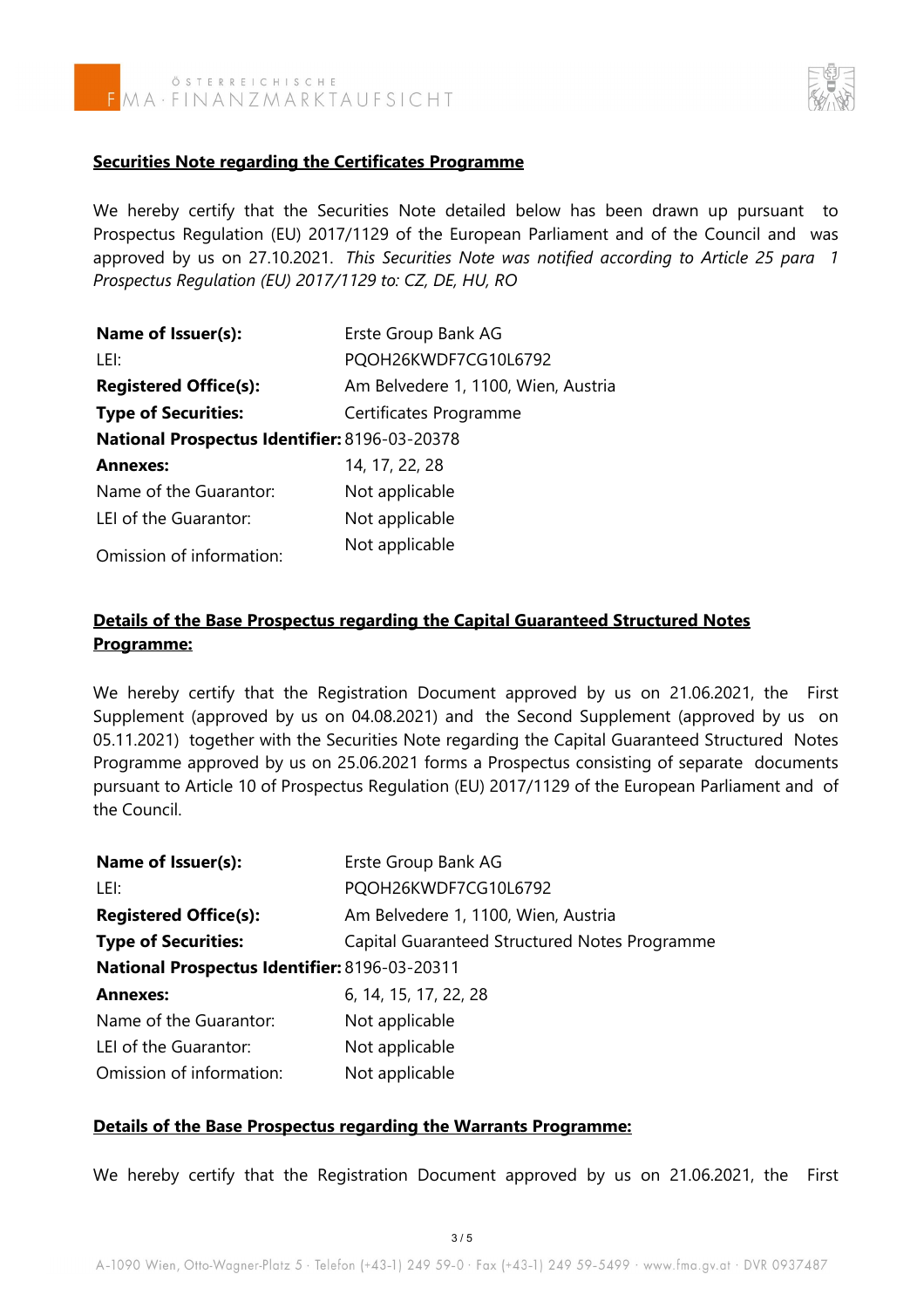# ÖSTERREICHISCHE<br>MA·FINANZMARKTAUFSICHT



Supplement (approved by us on 04.08.2021) and the Second Supplement (approved by us on 05.11.2021) together with the Securities Note regarding the Warrants Programme approved by us on 09.07.2021 forms a Prospectus consisting of separate documents pursuant to Article 10 of Prospectus Regulation (EU) 2017/1129 of the European Parliament and of the Council.

| Name of Issuer(s):                            | Erste Group Bank AG                 |
|-----------------------------------------------|-------------------------------------|
| LEI:                                          | PQOH26KWDF7CG10L6792                |
| <b>Registered Office(s):</b>                  | Am Belvedere 1, 1100, Wien, Austria |
| <b>Type of Securities:</b>                    | <b>Warrants Programme</b>           |
| National Prospectus Identifier: 8196-03-20324 |                                     |
| <b>Annexes:</b>                               | 6, 14, 17, 22, 28                   |
| Name of the Guarantor:                        | Not applicable                      |
| LEI of the Guarantor:                         | Not applicable                      |
| Omission of information:                      | Not applicable                      |

#### **Details of the Base Prospectus regarding the Certificates Programme:**

We hereby certify that the Registration Document approved by us on 21.06.2021, the First Supplement (approved by us on 04.08.2021) and the Second Supplement (approved by us on 05.11.2021) together with the Securities Note regarding the Certificates Programme approved by us on 27.10.2021 forms a Prospectus consisting of separate documents pursuant to Article 10 of Prospectus Regulation (EU) 2017/1129 of the European Parliament and of the Council.

| Name of Issuer(s):                            | Erste Group Bank AG                 |
|-----------------------------------------------|-------------------------------------|
| LEI:                                          | PQOH26KWDF7CG10L6792                |
| <b>Registered Office(s):</b>                  | Am Belvedere 1, 1100, Wien, Austria |
| <b>Type of Securities:</b>                    | Certificates Programme              |
| National Prospectus Identifier: 8196-03-20378 |                                     |
| <b>Annexes:</b>                               | 6, 14, 17, 22, 28                   |
| Name of the Guarantor:                        | Not applicable                      |
| LEI of the Guarantor:                         | Not applicable                      |
| Omission of information:                      | Not applicable                      |

Yours faithfully,

Financial Market Authority On behalf of the Executive Board

Mag. Susanne Reder MA Jana Djouraev BA Deputy Head of Division